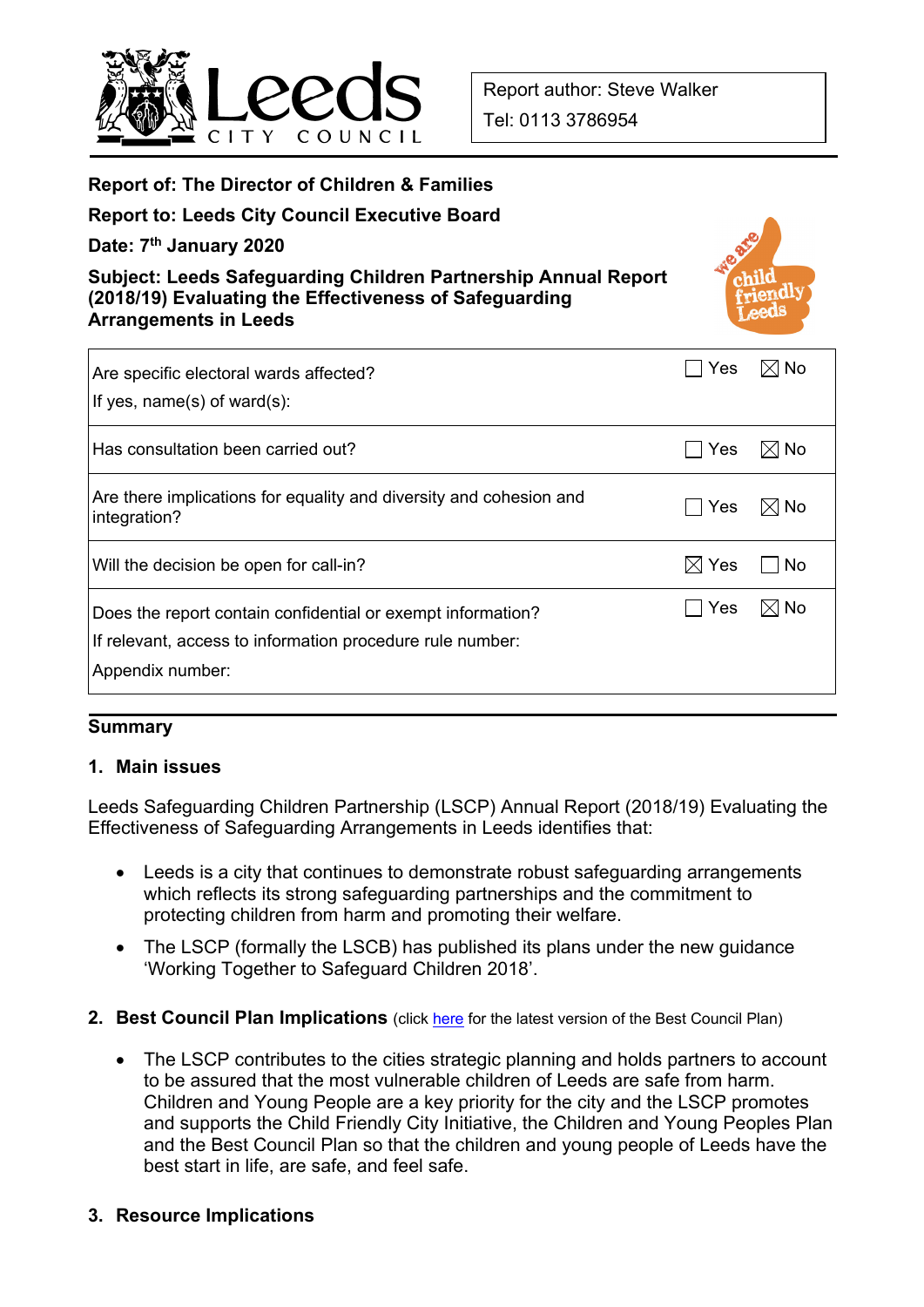• LSCP annual budgets, which come from a range of partner agencies such as Health, Police and the Local Authority, reflect the Board's Independent statutory multi-agency responsibilities and agreed priorities. Expenditure is monitored through regular reports to the LSCP Executive Board. The LSCP is not an operational body or one which delivers services to children, young people and their families. Its role is co-ordinating and ensuring the effectiveness of what its member organisations do as well as contributing to broader planning, commissioning and delivery.

## **Recommendations**

The LCC Executive Board is asked to consider and endorse:

- The contents of the LSCP's Annual Report,
- The safeguarding priorities for the city identified in the LSCP Annual report

## **1. Purpose of this report**

1.1 This report introduces the key learning from the LSCP Annual Report (2018/19) and highlights both the areas of strength and progress as well as areas for development across the safeguarding structures (report attached at appendix 1).

## **2. Background information**

- 2.1 In March 2016 the Government accepted the recommendations of the Wood Report 2015 which summarised the findings of a national review of Local Safeguarding Children Boards (LSCBs). The recommendations in the report led to a change in legislation to the Children and Social Work Act 2017 and Working Together to Safeguard Children 2018 (WTSC), removing the statutory requirement of local authorities to have a Local Safeguarding Children Board.
- 2.2 The LSCP annual report covers the year 2018/19 prior to the new multi-agency safeguarding arrangements being in place.

### **3. Main issues**

- 3.1.1 The Report notes the continued effectiveness of the Safeguarding Partnership to support children, young people and families in Leeds. Central to this is a partnership agreement that the children's safeguarding system needs to be 'rebalanced' in order to improve outcomes for children and young people by intervening earlier and more effectively in the life of a problem.
- 3.1.2 The Safeguarding Partnership continues to be ambitious and sets high expectations of its partners. This has been met with good support and contribution from agencies across Leeds.
- 3.1.3 External inspection findings (OfSTED, CQC etc.) and judgements provide further independent assurance of the progress being made by the children's partnership to safeguard and promote the welfare of children and young people.
- 3.1.4 Strong leadership has improved the safeguarding culture and practice within Leeds. A restorative approach to working with families is contributing to the reduction of children requiring statutory intervention.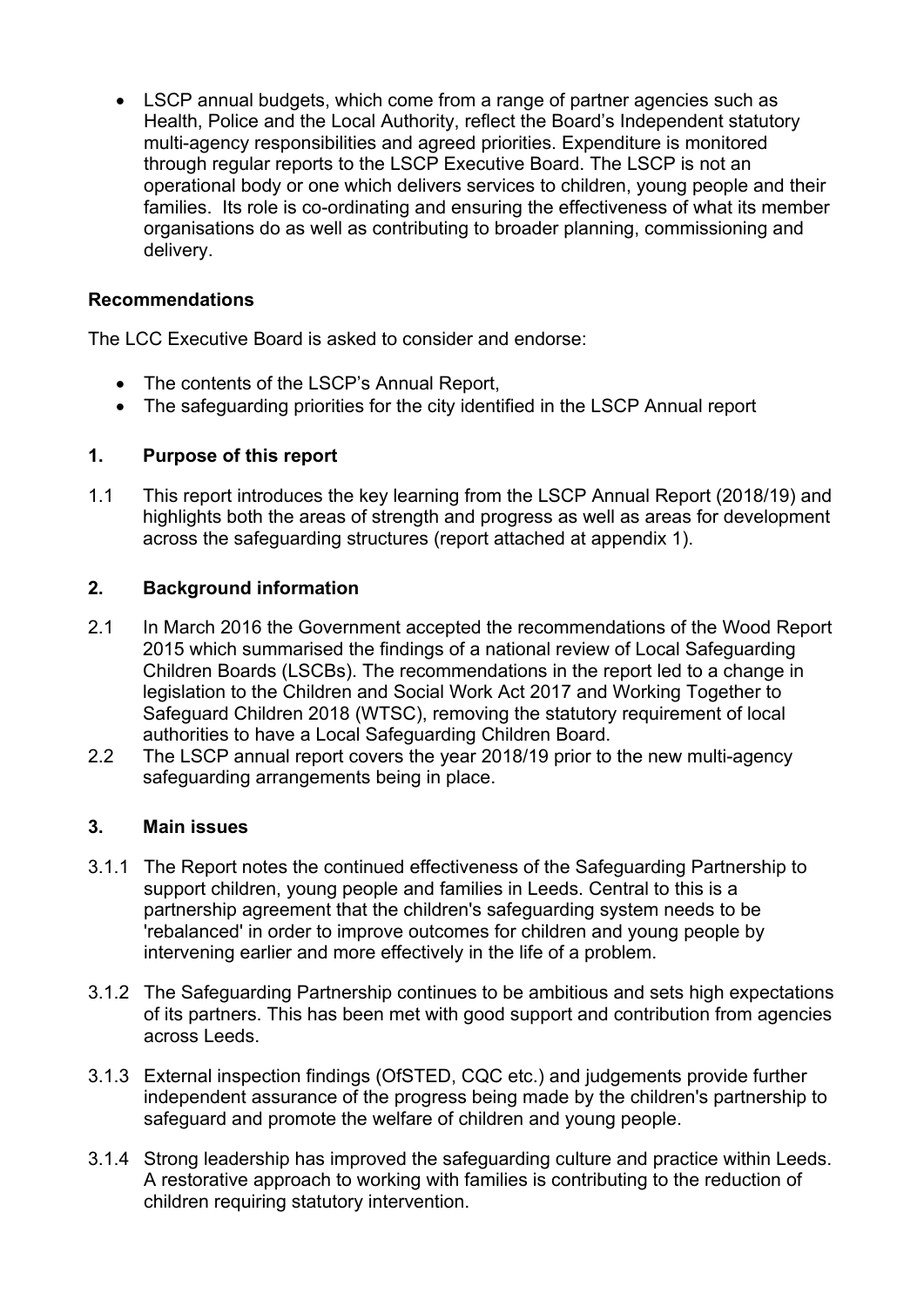- 3.1.5 Leeds has developed a robust response to the exploitation of children and young people by developing safeguarding structures to both the early response to children at risk of exploitation and those who are experiencing exploitation.
- 3.1.6 Whilst the overall picture in relation to safeguarding remains strong the LSCP ensures that it seeks assurance on any issues that emerge during the year either locally or nationally ensuring that there is no complacency across the system in Leeds.

## **4. Corporate considerations**

 Whilst the LSCP is a stand-alone Partnership which sits outside the direct corporate structure or governance of the system, much of what it does impacts directly on the corporate responsibilities and accountabilities of Leeds City Council.

## **4.1 Consultation and engagement**

- 4.1.1 This is a report produced through a process of engagement and consultation with partners that make up the LSCP. Active interest and support from Childrens Leadership Team and Corporate Leaders in the work of the LSCP has made a significant contribution to the safety and welfare of children.
- 4.1.2 Young people and families are also consulted through quality assurance work and the Student LSCP provides a young person's perspective on the safeguarding system

## **4.2 Equality and diversity / cohesion and integration**

4.2.1 The LSCP has made significant progress in 2018/19 to engage with a range of communities in the City, including the faith communities, and with a range of local third sector and voluntary organisations in partnership with Young Lives Leeds. There is much still to do to engage more extensively to support the development of safe cohesive communities that promote the welfare of their children, and protect them from harm. 2018 has been a year of strengthening partnerships between the LSCP, the Adult Safeguarding Board and Safer Leeds Executive through joint working and identifying shared priorities to ensure all families in Leeds receive appropriate support in protecting their children.

## **4.3 Council policies and the Best Council Plan**

4.3.1 Leeds LSCP contributes to the cities strategic planning and holding partners to account to ensure that the most vulnerable children of Leeds are safe from harm. Children and Young People are a key priority for the city and the LSCP promotes and supports the Child Friendly City Initiative, the Children and Young Peoples Plan and the Best Council Plan so that the children and young people of Leeds have the best start in life, are safe, and feel safe in their communities.

#### **4.4 Climate Emergency**

4.4.1 The Leeds approach to safeguarding ensures that wherever safe and appropriate, children are cared for by their own family and community network. This is achieved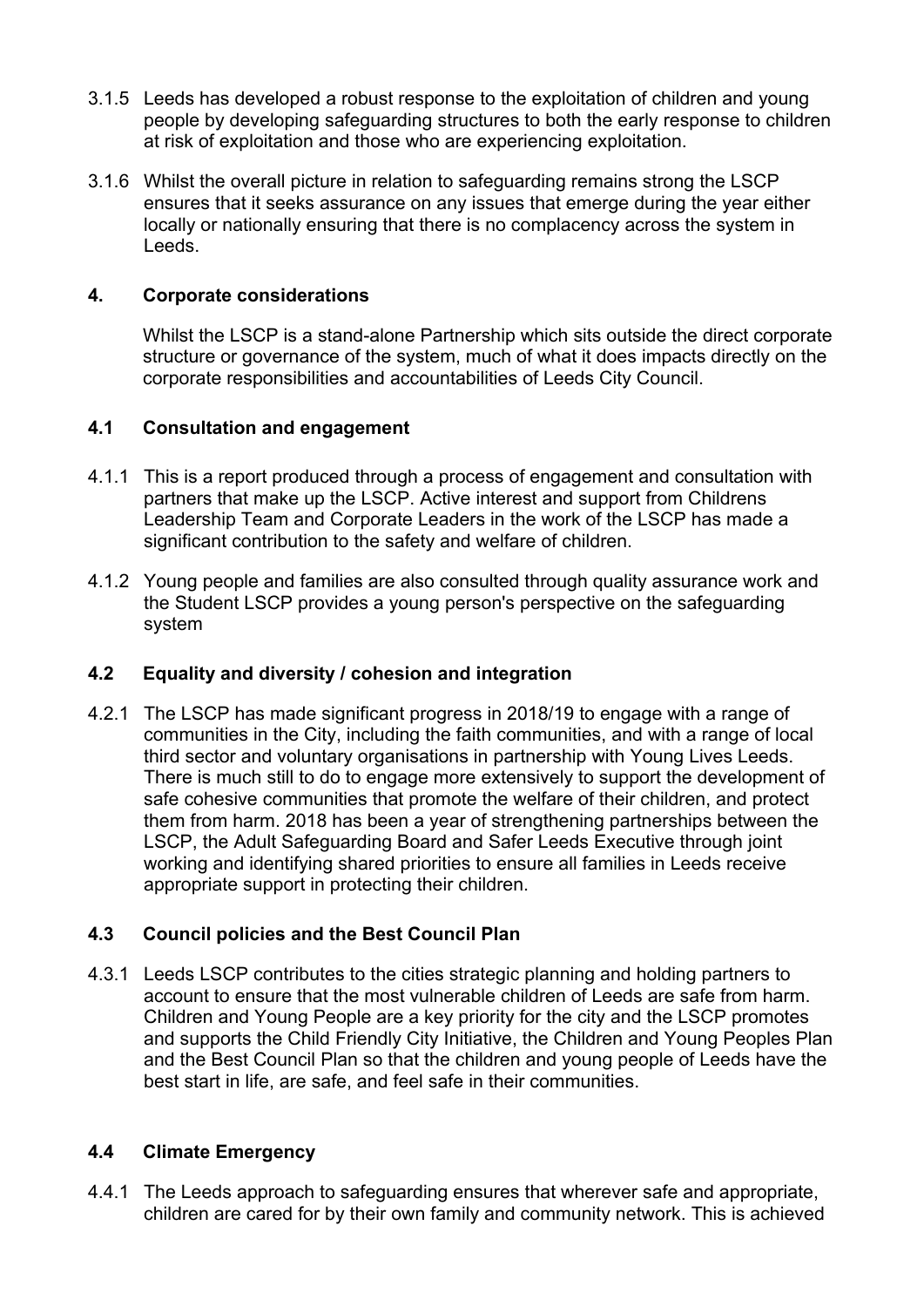by providing help and support to families as early as possible and locally through cluster arrangements.

4.4.2 A localised approach reduces impact on the environment by reducing the need to travel larger distances across the city compared to when services were more centralised. This local approach combined with our commitment to effective early help has also helped reduce the need for children to become looked after. In turn this has reduced the number of placements made outside of Leeds by almost half since 2012. This reduction means significantly reduced impact on the environment through reduced social work visits, independent review meetings and arrangements for family time for looked after children's relatives.

## **4.5 Resources, procurement and value for money**

4.5.1 LSCP annual budgets, which come from a range of partner agencies such as Health, Police and the Local Authority, reflect the partnerships shared multi-agency responsibilities and agreed priorities to protect children. Expenditure is monitored through regular reports to the LSCP Executive Board. The LSCP is not an operational body or one which delivers services to children, young people and their families. Its role is co-ordinating and ensuring the effectiveness of what its member organisations do and contributing to broader planning, commissioning and delivery.

## **4.6 Legal implications, access to information, and call-in**

4.6.1 The Executive Board is not being asked to make any decision arising out of the contents of this report. The Board may request that the Director of Children & Families consider any implications for the work of Leeds City Council.

#### **4.7 Risk management**

4.7.1 The LSCP had a statutory responsibility under Working Together to Safeguard Children 2015 to hold partners to account to ensure all children at risk of, or experiencing harm are appropriately protected. This responsibility is in line with LCC Corporate Risk Management Framework for safeguarding children and young people and ensures LCC is challenged and supported in ensuring that the relevant safeguarding governance, quality of front line practice, training, clarity of staff roles and responsibilities and the voice of the child is of the highest standard.

#### **5. Conclusions**

5.1.1 This report presents a summary of the work of Leeds Safeguarding Partnership in 2018/19. It also sets out its key priorities and challenges for the Council and partners to the Board in 2019/20.

### **6. Recommendations**

- 6.1 The LCC Executive Board is asked to consider and endorse:
	- The contents of the LSCP's Annual Report,
	- The safeguarding priorities for the city identified in the LSCP Annual report